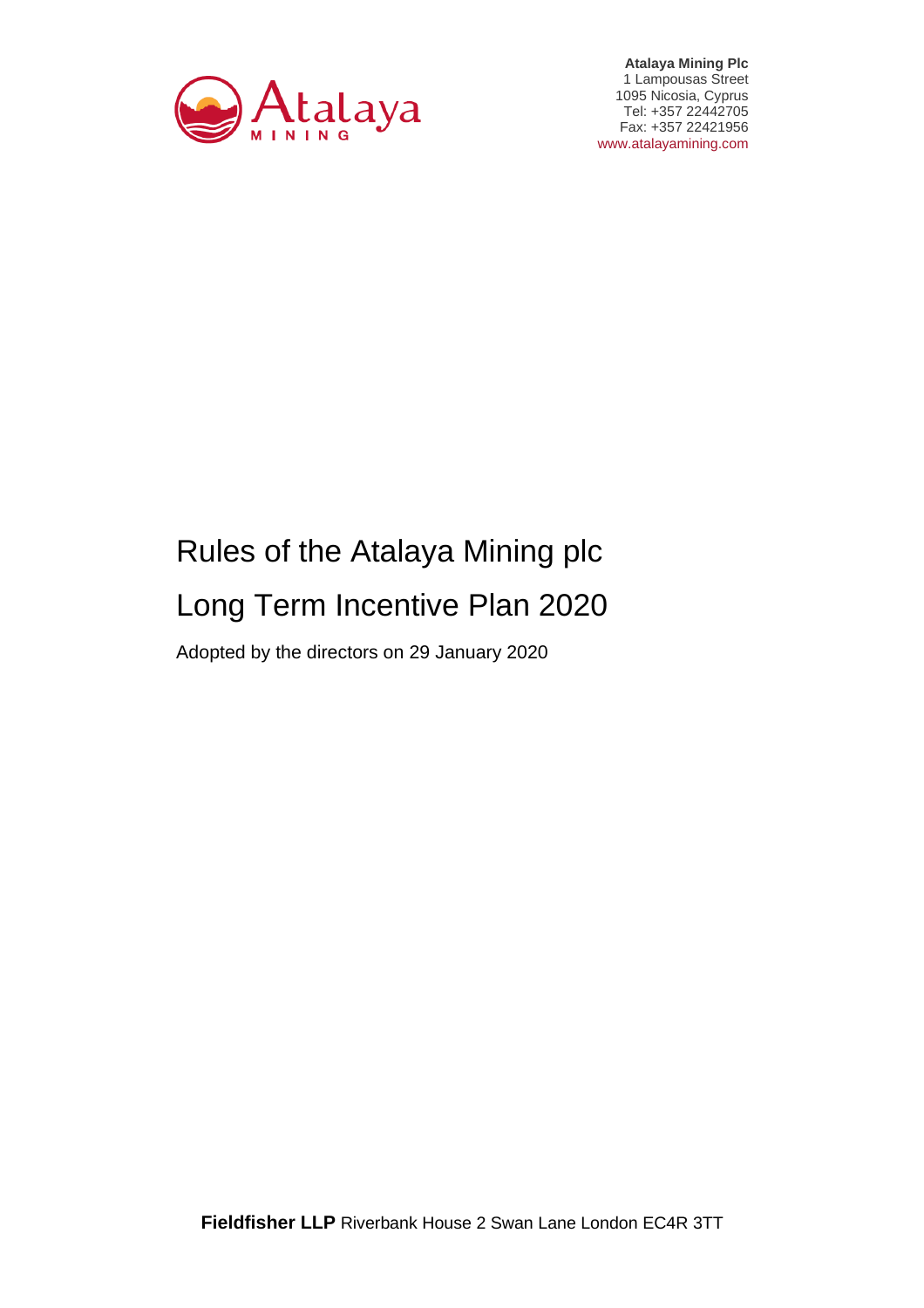

1

# **Contents**

| N <sub>0</sub> | <b>Heading</b>                            | Pages |
|----------------|-------------------------------------------|-------|
| 1.             | <b>Introduction</b>                       | 1     |
| 2.             | <b>Definitions</b>                        | 1     |
| 3.             | <b>Granting Awards</b>                    | 3     |
| 4.             | <b>Documentation of Awards</b>            | 5     |
| 5.             | <b>Before Vesting</b>                     | 5     |
| 6.             | <b>Vesting</b>                            | 6     |
| 7.             | Leaving employment and death              | 8     |
| 8.             | <b>Malus and clawback</b>                 | 9     |
| 9.             | Vesting in connection with relocation     | 11    |
| 10.            | Takeovers and other corporate events      | 11    |
| 11.            | <b>Changing the Plan</b>                  | 13    |
| 12.            | Tax                                       | 13    |
| 13.            | Limit on newly issued and treasury shares | 14    |
| 14.            | General                                   | 14    |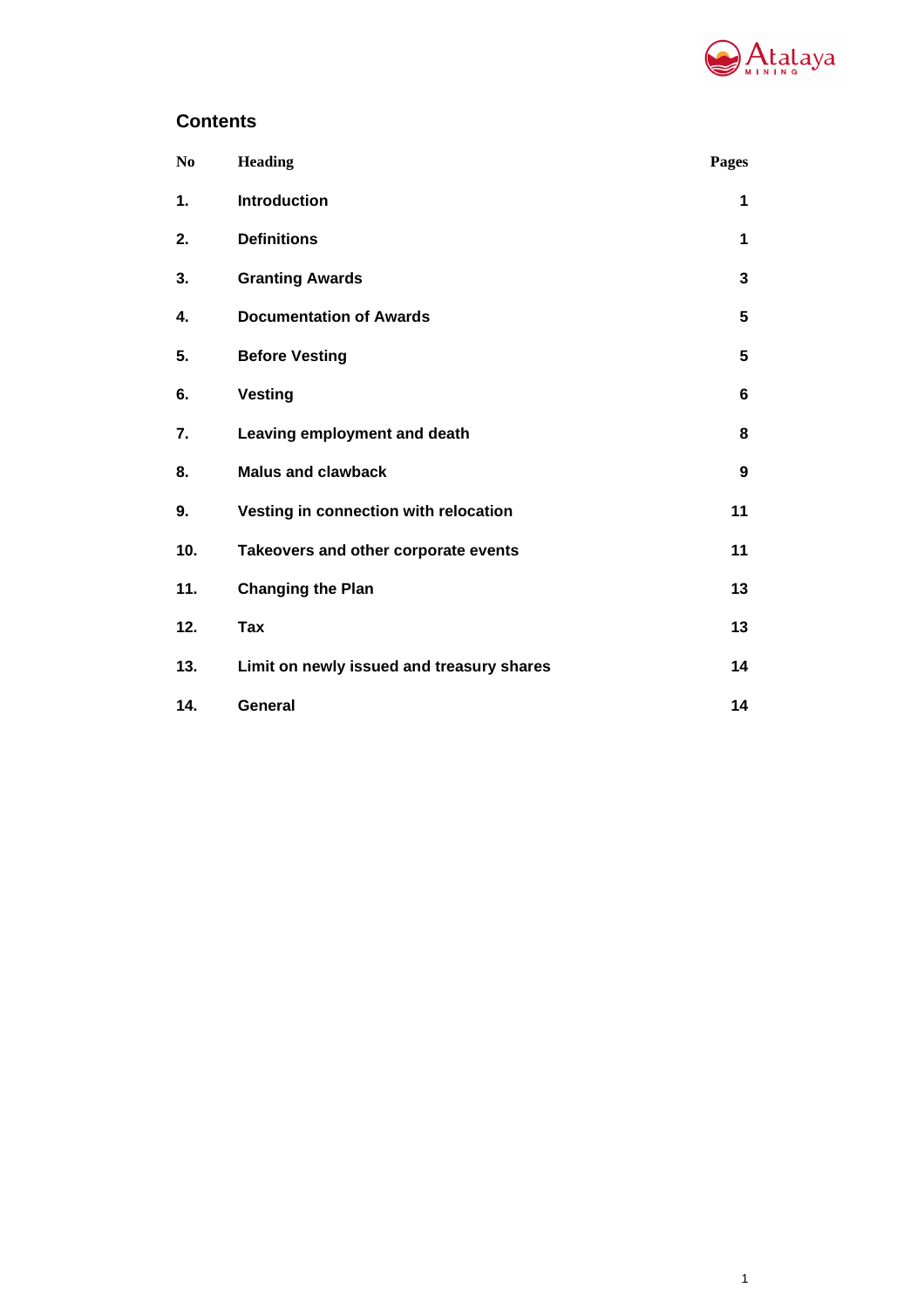

## **1. Introduction**

The Plan allows for the grant of awards in the form of:

- (a) **Conditional Awards** Awards under which the Participant receives Shares for free automatically to the extent the Award Vests;
- (b) **Market Value Options** Awards under which the Participant can buy Shares, to the extent their Award has Vested, at a price set when the Option is granted, which price is not less than the market value of an ordinary share in the capital of the Company on the Award Date;
- (c) **Nominal Cost Options** Awards under which the Participant can buy Shares, to the extent their Award has Vested, at a price set when the Option is granted, which is equal to the nominal value of an ordinary share in the capital of the Company; or
- (d) **Forfeitable Shares** Awards under which the Participant receives free Shares on grant which are subject to a requirement that the Participant gives back the Shares to the extent the Award lapses.

Awards will Vest over a period set by the Board for each Award and Vesting shall be subject to Performance Conditions or other conditions specified by the Board at the time of grant.

Before Vesting, Awards will normally lapse if the Participant leaves.

This introduction does not form part of the rules.

# **2. Definitions**

In these rules:

"**Acquiring Company**" means a person who has or obtains Control of the Company;

"**AIM**" means the AIM Market of the London Stock Exchange;

"**Award**" means a Conditional Award, Forfeitable Shares or an Option;

"**Award Date**" means the date on which an Award is granted under rule 3.3;

"**Board**" means, subject to rule 10.5, the board of directors of the Company or any committee or other person to whom the board has delegated any of its functions under these rules;

"**Business Day**" means a day on which the London Stock Exchange, as applicable, (or, if relevant and if the Board determines, any stock exchange nominated by the Board on which the Shares are traded) is open for the transaction of business;

"**Companies Law**" means the Cyprus Companies Law, Cap. 113, as may be amended from time to time;

"**Company**" means Atalaya Mining plc (registered in Cyprus under number 152217) whose registered office is at 1 Lampousas Street, 1095 Nicosia, Cyprus;

"**Conditional Award**" means a conditional right to acquire Shares granted under the Plan;

"**Control**" has the meaning given to it in Section 995 of the Income Tax Act 2007;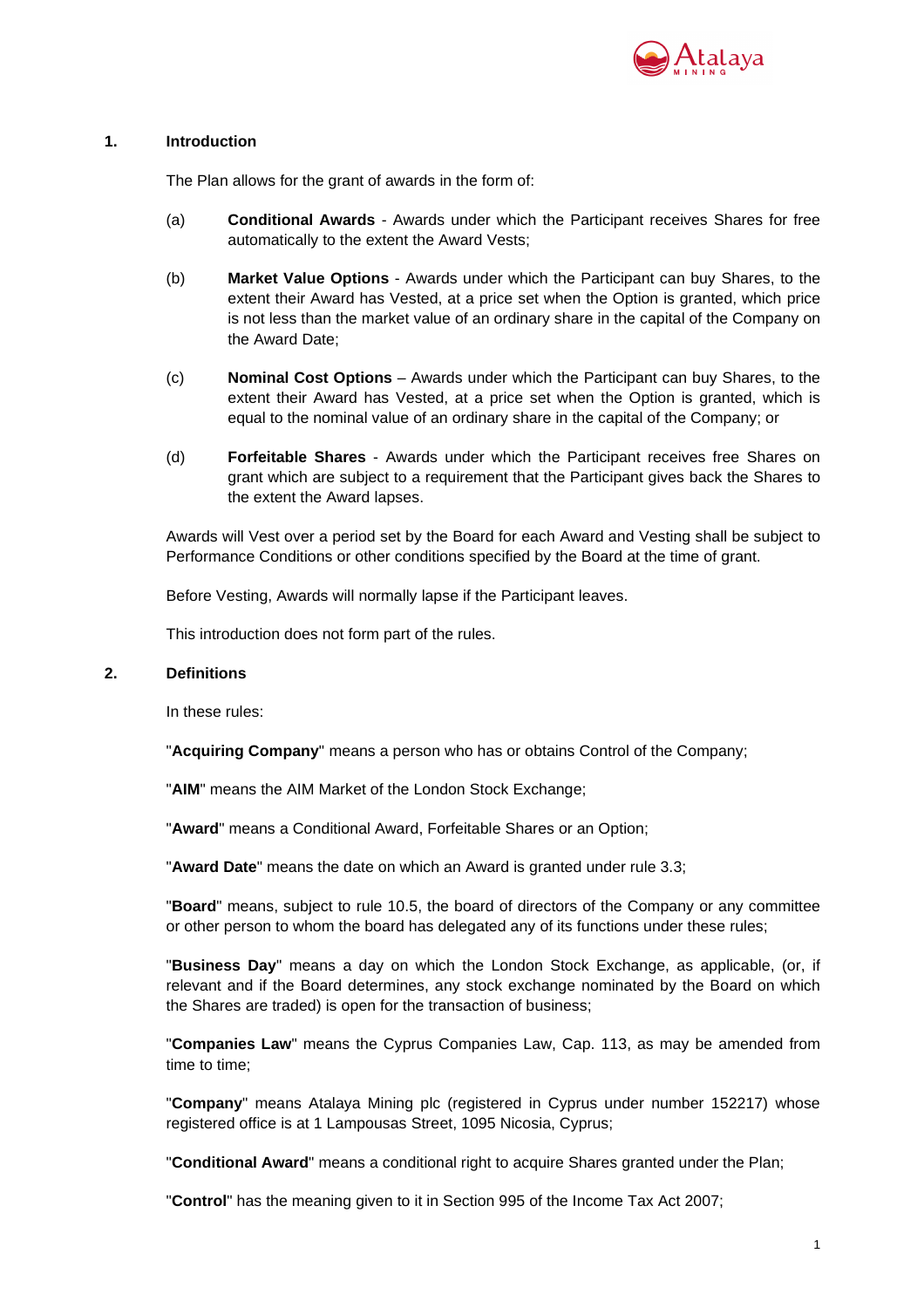

"**Dealing Day**" means any day on which the London Stock Exchange or the TSX (as applicable) is open for the transaction of business;

"**Dealing Restrictions**" means any restriction on dealing in securities imposed by regulation, statute, order, directive, the rules of any stock exchange on which Shares are listed or any code adopted by the Company as varied from time to time;

"**Detrimental Activity**" means, as established to the satisfaction of the Board, and without the prior written consent of the Company, the Participant being in breach of any applicable restrictions on competition, solicitation or the use of confidential information (whether arising out of the Participant's employment contract, his termination arrangements or any internal policies);

"**Final Lapse Date**" means the latest date on which an Option will lapse which will be the date set by the Board under rule 3.3 or, if no date is set, the date 10 years after the Award Date;

"**Forfeitable Share Agreement**" means the agreement referred to in rule 4.2;

"**Forfeitable Shares**" means Shares held in the name of or for the benefit of a Participant subject to the Forfeitable Share Agreement;

"**Grantor**" means the Company or any other entity which grants or has agreed with the Company to satisfy an Award under the Plan;

"**Group**" means the Company and its Subsidiaries or associated companies and "**Member of the Group**" shall be construed accordingly;

"**Insider**" has the meaning given to it in the Securities Act (Ontario) and includes associates and affiliates of Insiders;

"**London Stock Exchange**" means London Stock Exchange plc;

"**Market Value**" means in relation to a Share, either (i) whilst the majority of Shares are traded on AIM, the average of the mid-market closing prices of a Share for the five Dealing Days immediately preceding the relevant date, as derived from the AIM Appendix to the Daily Official List, or (ii) whilst the majority of Shares are traded on the TSX, the volume weighted average trading price of a Share on the TSX for the five Dealing Days immediately preceding the relevant date;

"**Market Value Option**" means an Option to acquire Shares where the Option Price is not less than the Market Value of a Share on its Award Date;

"**Nominal Cost Option**" means an Option to acquire Shares for payment of an Option Price equal to their nominal value;

"**Option**" means a right to acquire Shares granted under the Plan, being either a Market Value Option or a Nominal Cost Option;

"**Option Price**" means the amount payable on the exercise of an Option set by the Board under rule 3.3.5;

"**Participant**" means a person who holds, or who has held, an Award;

"**Performance Condition**" means any condition linked to performance imposed under rule 3.4;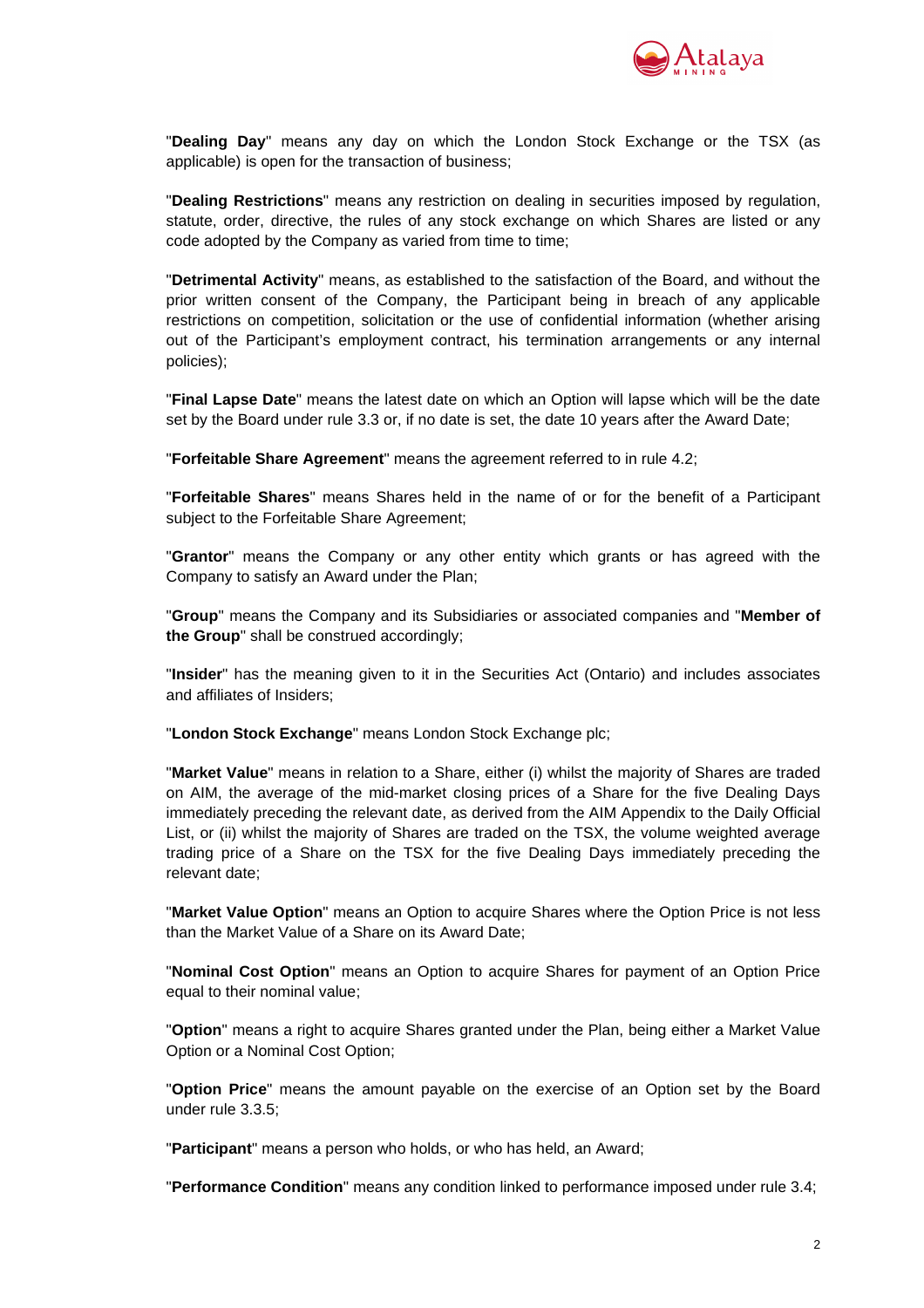

"**Plan**" means these rules known as "The Atalaya Mining plc Long Term Incentive Plan 2020", as changed from time to time;

"**Shares**" means fully paid ordinary shares in the Company and includes any shares representing Shares following a reconstruction;

"**Subsidiary**" means a body corporate which is a subsidiary of the Company within the meaning of section 148 of the Companies Law;

"**TSX**" means the Toronto Stock Exchange or any successor thereto;

"**Vesting**", subject to the rules:

- (a) in relation to Conditional Awards, means a Participant becoming entitled to have the Shares transferred to them;
- (b) in relation to an Option, means an Option becoming exercisable; and
- (c) in relation to Forfeitable Shares, means the restrictions set out in the Forfeitable Share Agreement ceasing to have effect as described in rule 6.2.3,

and Vesting shall include the term Vest and Vested; and

"**Vesting Date**" means the date set for Vesting of an Award under rule 3.3.

If there is any conflict between two provisions in these rules under which an Award will lapse, the one which gives rise to the earlier lapse will prevail.

# **3. Granting Awards**

#### **3.1 Eligibility**

The Grantor may select any employee of a Member of the Group to be granted an Award. However, the Board may determine that an Award will not be made to an employee who has given or been given notice terminating their employment.

# **3.2 Timing of Awards**

- 3.2.1 Awards may only be granted within 42 days starting on any of the following:
	- (a) the end of any closed period under Market Abuse Regulation (EU) 596/2014;
	- (b) the date of the Company's annual general meeting or any general meeting; and
	- (c) any day on which the Board resolves that exceptional circumstances exist which justify the grant of Awards.
- 3.2.2 If the granting of Awards during any period specified above is prevented by any Dealing Restrictions, Awards may be granted within 42 days of the first date on which it is no longer prevented.
- 3.2.3 No Awards may be granted after the tenth anniversary of the date the Plan was adopted by the Board, or such earlier date as the Board may specify.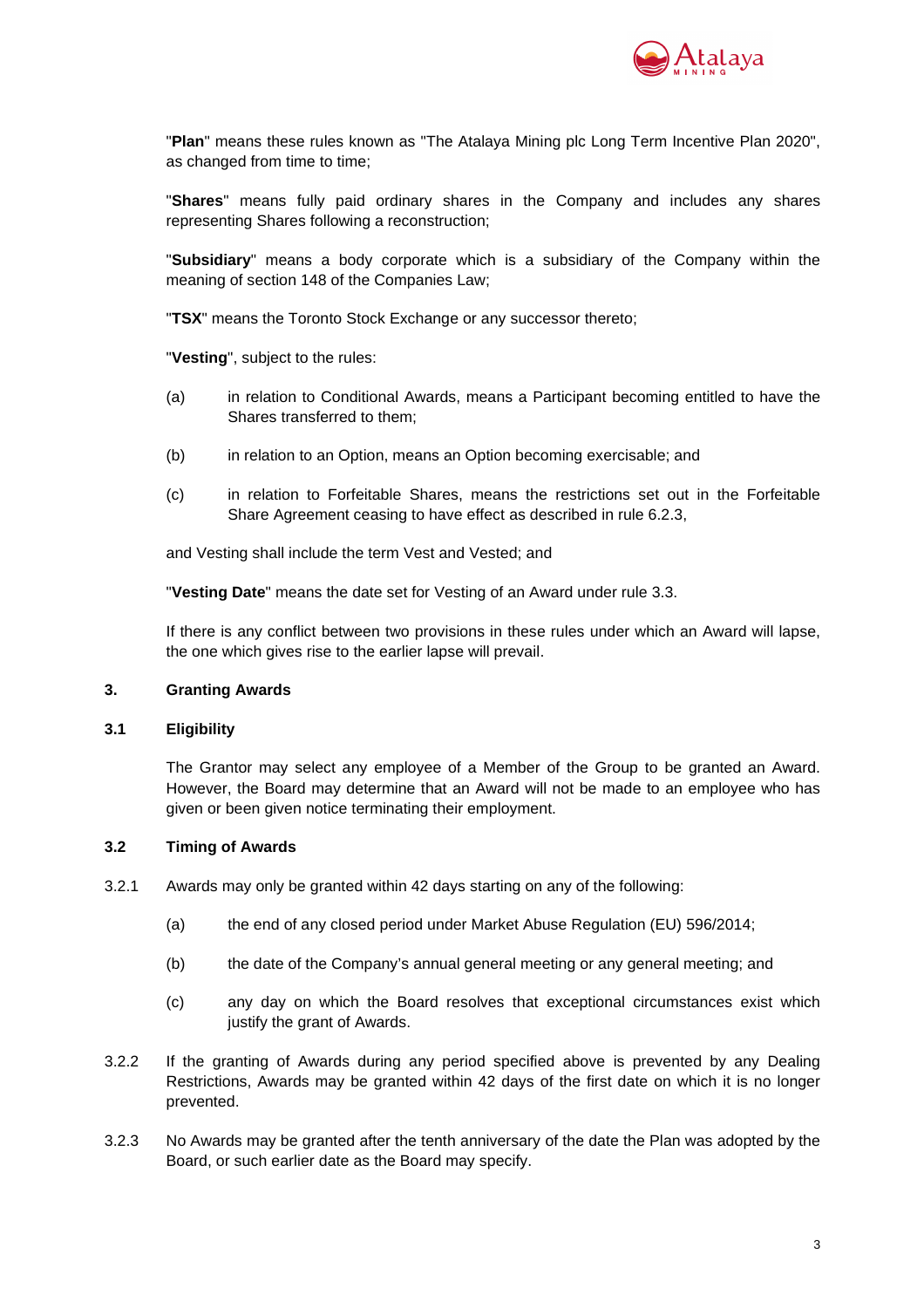

# **3.3 Terms set at grant**

When granting an Award, the Board will set the following terms:

- 3.3.1 whether the Award will take the form of:
	- (a) a Conditional Award;
	- (b) a Market Value Option;
	- (c) a Nominal Cost Option;
	- (d) Forfeitable Shares; or
	- (e) a combination of these;
- 3.3.2 the number of Shares subject to the Award or how that will be determined;
- 3.3.3 the terms of any Performance Condition or other condition set under rule 3.4;
- 3.3.4 one or more Vesting Dates (unless specified in a Performance Condition) and, if there is more than one, the proportion of the Award which can Vest on each one (or how that will be determined);
- 3.3.5 in the case of an Option:
	- (a) the Option Price (which for a Market Value Option must be not less than the Market Value of a Share on the Award Date, and for a Nominal Cost Option must be equal to the nominal value of a Share on the Award Date); and;
	- (b) the Final Lapse Date which will not be more than ten years after the Award Date; and
- 3.3.6 any other terms or conditions of the Award.

#### **3.4 Performance Conditions**

- 3.4.1 Subject to rule 3.4.3, the Board shall specify that Vesting of an Award will be conditional:
	- (a) on the satisfaction of one or more conditions set by the Board on grant linked to the performance of the Company, the Participant and/or any business unit or Member of the Group; and/or
	- (b) any other condition set by the Board,

which, in either case, may provide that the Award will lapse to the extent that it is not satisfied.

- 3.4.2 The Board may change a Performance Condition in accordance with its terms or if anything happens which causes the Board reasonably to consider it appropriate to do so. The Board may waive or change any other condition in such manner as it sees fit.
- 3.4.3 A Market Value Option can be granted without any Performance Condition(s), but must always be granted subject to time-based Vesting set by the Board at the Award Date.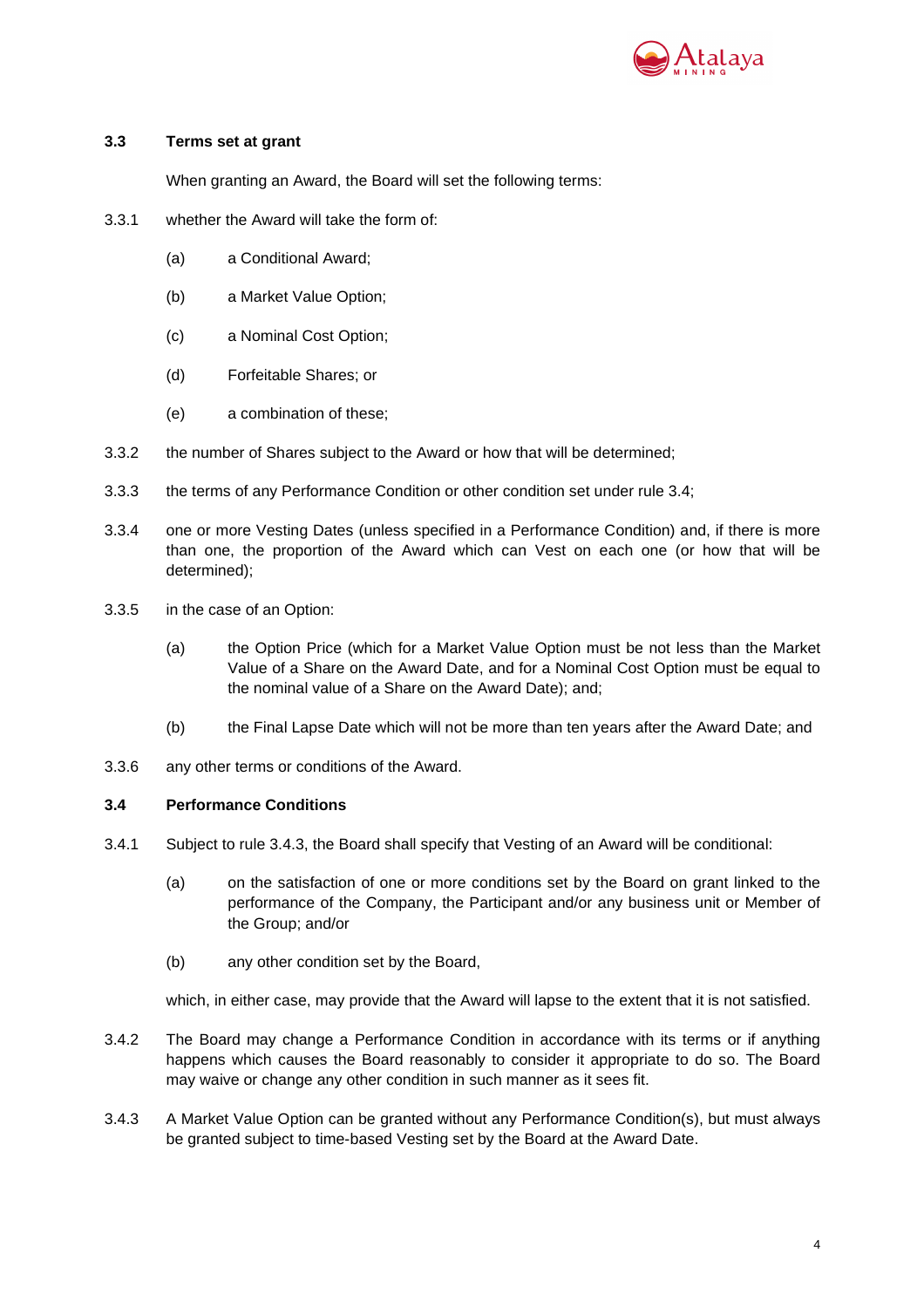

# **3.5 No payment for grant of Awards**

A Participant is not required to pay for the grant of an Award.

## **4. Documentation of Awards**

## **4.1 Conditional Awards and Options**

An Award (other than an Award of Forfeitable Shares) subject to English law must be granted by deed.

## **4.2 Forfeitable Shares**

- 4.2.1 Where an Award takes the form of Forfeitable Shares, the Participant must:
	- (a) enter into an agreement with the Grantor (and any other person (if any) specified by the Board) that, to the extent that the Award lapses under the Plan, the Shares are forfeited and they will immediately transfer their interest in them, for no consideration or nominal consideration, to any person (which may include the Company, where permitted) specified by the Grantor;
	- (b) complete any tax or similar elections required by the Board, including any elections to transfer any liability, or agreements to pay employer social security contributions (to the extent lawful in any applicable jurisdiction); and
	- (c) provide any other documentation which the Board considers necessary or desirable to give effect to the terms of the Award, including a power of attorney or blank stock transfer form.

If they do not do so within a period specified by the Board, the Award will lapse at the end of that period.

4.2.2 On or after the grant of Forfeitable Shares, the Grantor will procure that the relevant number of Shares are issued or transferred to the Participant or to another person to be held for the benefit of the Participant under the terms of the Plan. Where applicable, the share certificates or other documents of title relating to any Forfeitable Shares may be retained by the Grantor.

# **5. Before Vesting**

# **5.1 Voting and dividends**

A Participant is not entitled to vote, to receive dividends or to have any other rights of a shareholder in respect of Shares subject to an Award until the Shares are issued or transferred to the Participant (in respect of a Conditional Award or an Option) or become fully Vested (in respect of an Award of Forfeitable Shares).

# **5.2 Transfer**

5.2.1 A Participant may not transfer, assign or otherwise dispose of an Award or any rights in respect of it. If they do, whether voluntarily or involuntarily, then the Award will immediately lapse.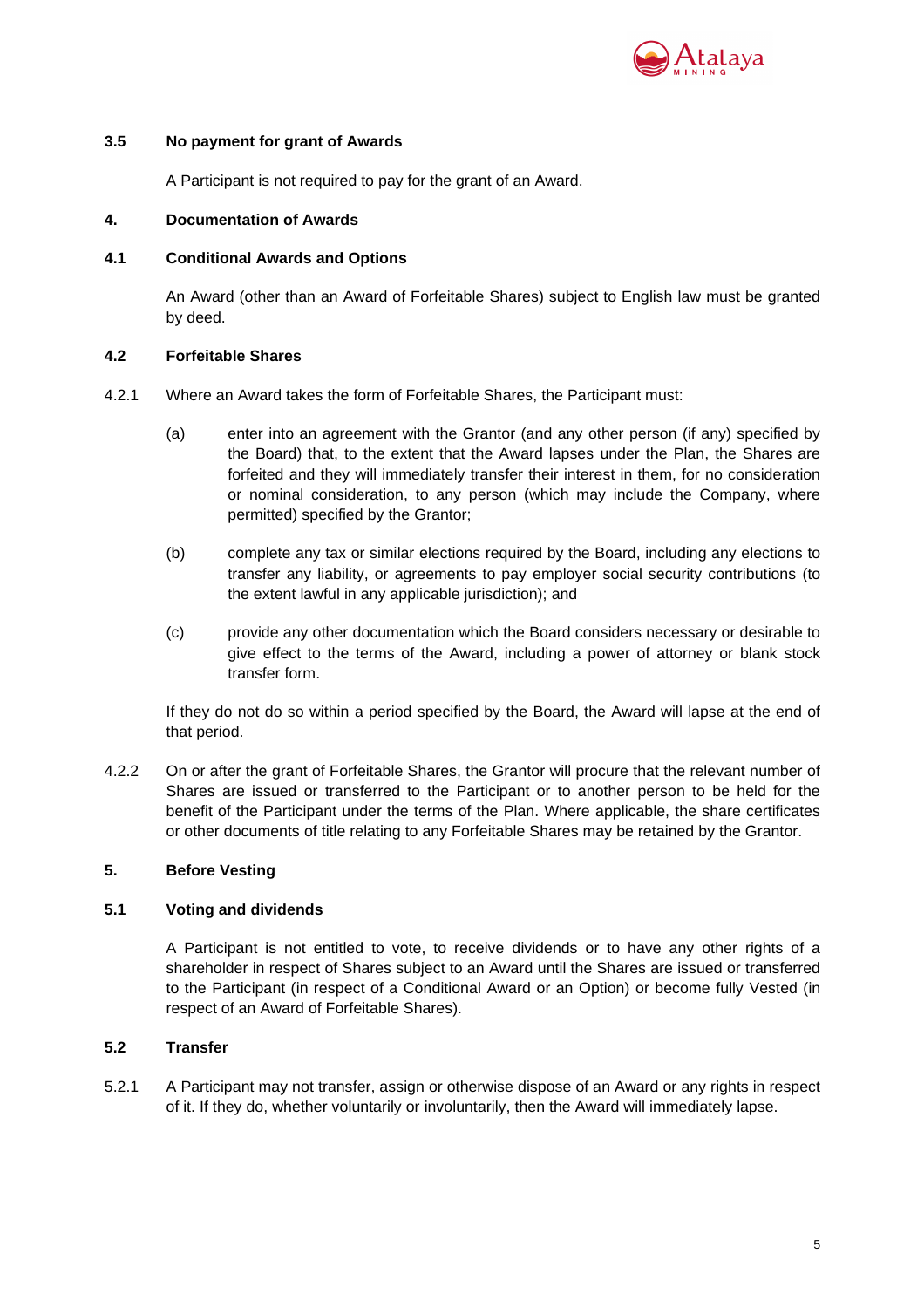

- 5.2.2 Rule 5.2.1 does not apply:
	- (a) to the transmission of an Award on the death of a Participant to the person entitled by law to deal with the estate;
	- (b) to an assignment by way of court order:
	- (c) to the assignment of an Award where the Board considers that the Participant is no longer in a position to manage their own affairs by reason of ill-health; or
	- (d) in any other circumstances if the Board agrees.

## **5.3 Adjustment of Awards**

- 5.3.1 If there is:
	- (a) a variation in the equity share capital of the Company, including a capitalisation or rights issue, sub-division, consolidation or reduction of share capital;
	- (b) a demerger (in whatever form) or exempt distribution;

the Board may (but is not obliged to do so) adjust the number or class of Shares subject to the Award and, in the case of an Option, the Option Price.

- 5.3.2 Subject to the Forfeitable Share Agreement, a Participant will have the same rights as any other shareholders in respect of Forfeitable Shares where rule 5.3.1 applies. Any Shares, securities or rights allotted to a Participant as a result of such an event will be:
	- (a) treated as if they were awarded to the Participant under the Plan in the same way and at the same time as the Forfeitable Shares in respect of which the rights were conferred; and
	- (b) subject to the rules of the Plan and the terms of the Forfeitable Share Agreement.

# **6. Vesting**

#### **6.1 Timing and extent of Vesting**

- 6.1.1 Subject to the rest of these rules, an Award will Vest on the later of the following:
	- (a) the Vesting Date; and
	- (b) the date on which the Board determines the extent to which any Performance Condition or any other condition is satisfied (which it will do as soon as reasonably practicable after the end of the period over which it is tested).
- 6.1.2 The Award will only Vest to the extent that any Performance Condition or other condition is satisfied, unless the Award takes the form of a Market Value Option, where no Performance Condition is required to be set.
- 6.1.3 However, if Vesting or the issue or transfer of Shares in satisfaction of an Award is prevented by any Dealing Restriction, the period for Vesting, issue or transfer will be delayed for that Award until the Dealing Restriction no longer prevents it.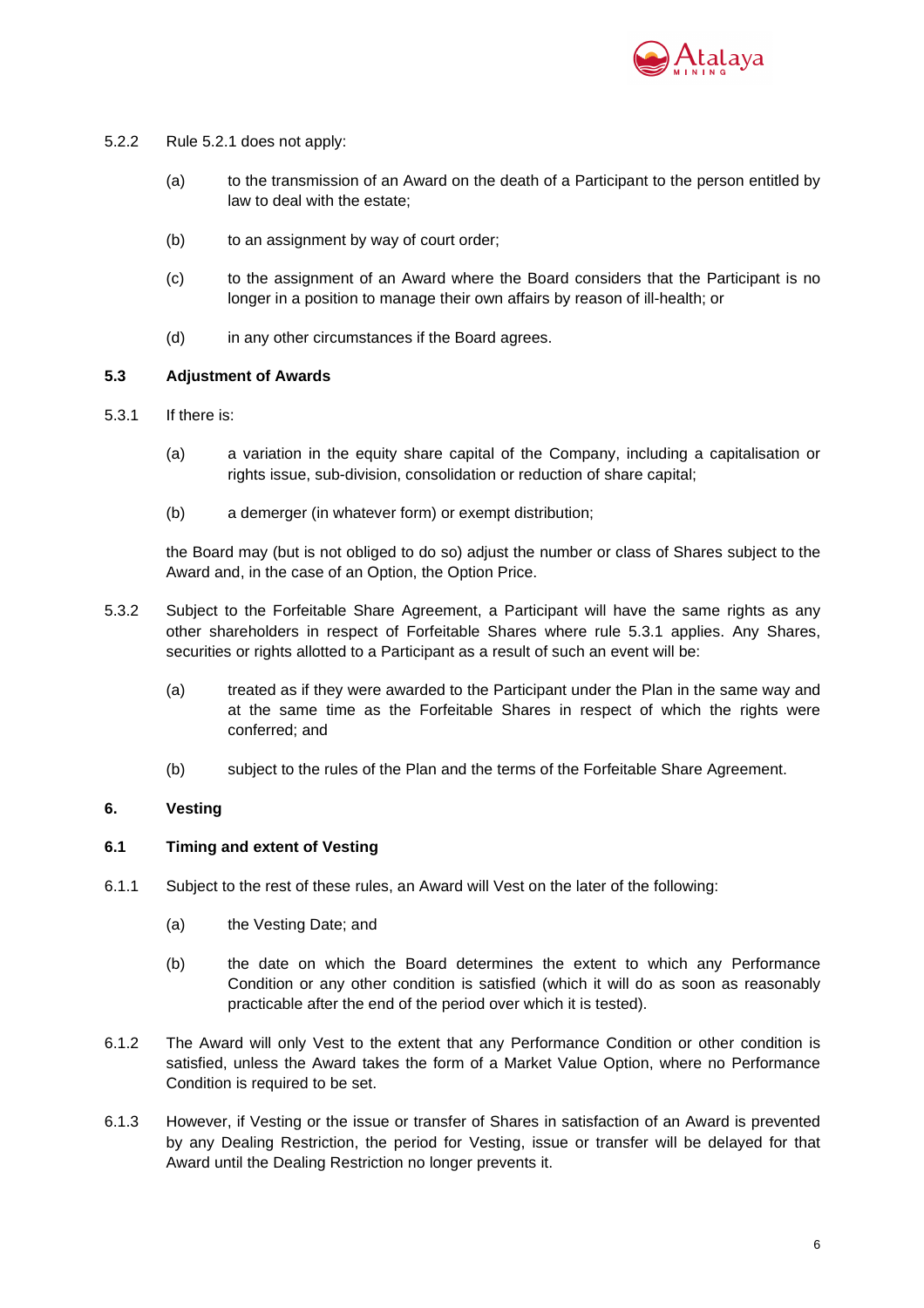

# **6.2 Consequences of Vesting**

- 6.2.1 If an Award takes the form of a Conditional Award, within 30 days of Vesting (or as soon as reasonably practicable after that), the Grantor will arrange (subject to the rest of this rule 6 and rules 7, 8, 12 and 14.6) for the issue or transfer to, or to the order of, the Participant of the number of Shares in respect of which the Award has Vested.
- 6.2.2 A Participant can only exercise an Option to the extent it has Vested. To exercise an Option, the Participant must give notice in such form as the Grantor may prescribe and pay or make arrangements satisfactory to the Grantor for the payment of the Option Price. Subject to the rest of this rule 6 and rules 7, 8, 12 and 14.6, the Grantor will arrange for the number of Shares in respect of which an Option has been exercised to be issued or transferred to the Participant within 30 days of the date on which the Option is exercised or as soon as reasonably practicable after that. An Option will lapse at the end of business on the Final Lapse Date if it does not lapse earlier under these rules.
- 6.2.3 To the extent an Award of Forfeitable Shares Vests, the restrictions contained in the Forfeitable Share Agreement will cease to apply.

# **6.3 Automatic exercise of Options where Dealing Restrictions apply and Option would otherwise lapse**

- 6.3.1 To the extent that:
	- (a) an Option has not been exercised by the close of the Business Day before the date on which it lapses;
	- (b) a Dealing Restriction prevents the Participant from exercising it on that day; and
	- (c) it is in the money on that day,

the Company will, unless the Board decides otherwise, treat it as having been exercised on that day.

- 6.3.2 If it does treat the Option as having been exercised, the Company will arrange for sufficient Shares resulting from the exercise to be sold on behalf of the Participant to raise an amount (after costs of sale) equal to the Option Price and any tax or social security required to be withheld under rule 12. The remaining Shares subject to the Option will be issued or transferred as set out in rule 6.2.2.
- 6.3.3 An Option is "**in the money**" on any day if the Board estimates that, if all the Shares resulting from exercise were sold on that day, the sale proceeds (after making a reasonable allowance for any costs of sale and taxes) would be more than the Option Price.
- 6.3.4 The Participant may give notice, at any time before the day referred to in rule 6.3.1, requesting that this rule 6.3 should not apply to the Option.
- 6.3.5 No Member of the Group will be liable for any loss a Participant may suffer as a result of the application or failure to apply this rule 6.3.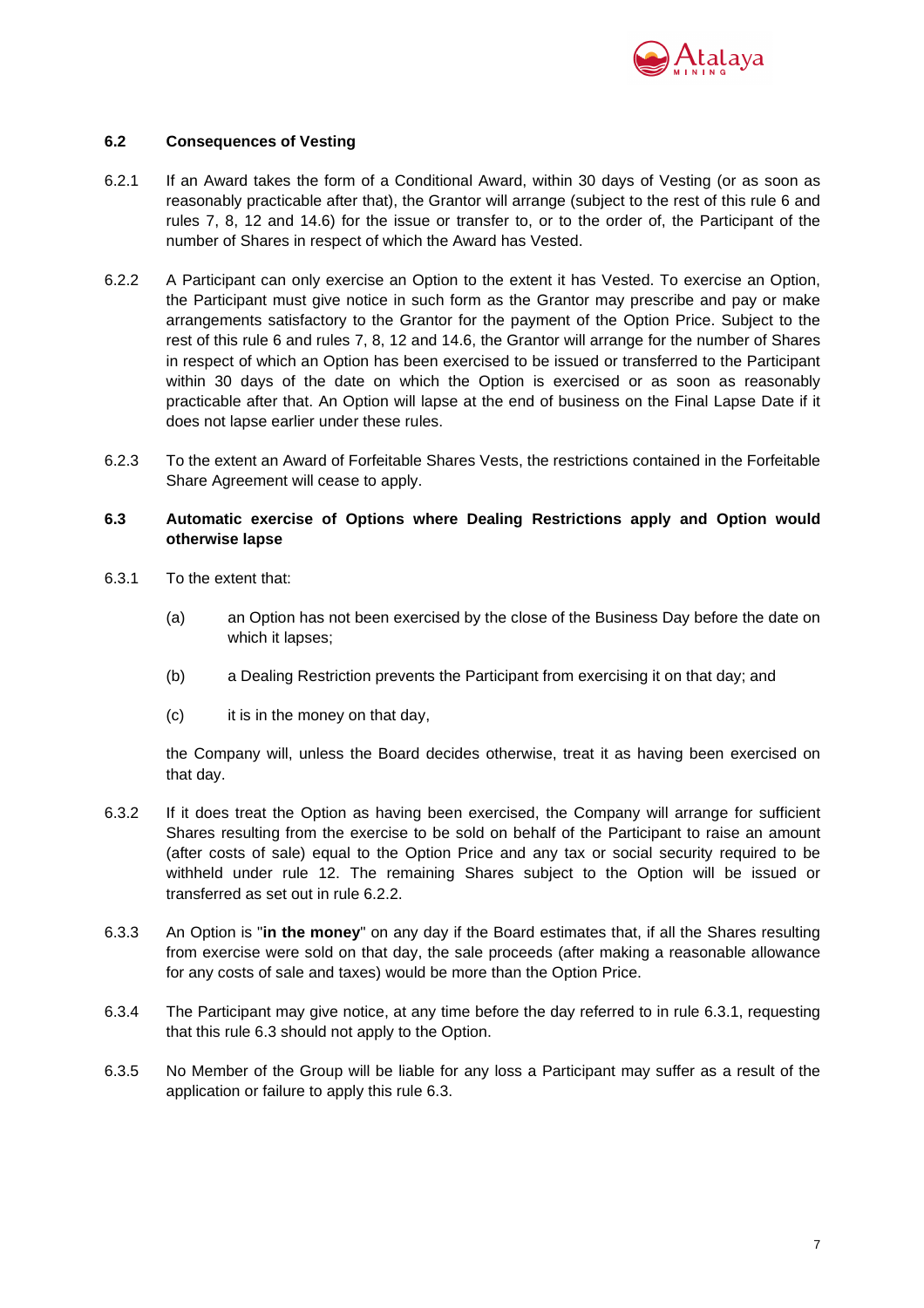

# **7. Leaving employment and death**

# **7.1 General rule on leaving employment before Vesting**

Unless rule 7.2 applies, an Award will lapse on leaving employment if the Participant leaves before Vesting.

## **7.2 Exceptions to the general rule where certain leaver reasons apply**

If a Participant leaves employment before Vesting for one of the following reasons, their Award will not lapse, but rule 7.3 will apply to their Award:

- (a) death;
- (b) ill health, injury or disability, as established to the satisfaction of the Board;
- (c) retirement with the agreement of the Participant's employer;
- (d) the Participant's employing company ceasing to be under the Control of the Company;
- (e) redundancy; or
- (f) any other reason at the discretion of the Board.

## **7.3 Extent of Vesting of Award**

- 7.3.1 Where rule 7.2 applies:
	- (a) the Award will Vest to the extent any Performance Condition is satisfied on the date of Vesting; and
	- (b) unless the Board decides otherwise, the number of Shares in respect of which the Award would otherwise Vest will be reduced by the proportion which the number of complete days from the date the Participant left employment to the Vesting Date bears to the number of complete days in the period from the Award Date to the Vesting Date.
- 7.3.2 Rule 7.3.1 shall not apply if, in the circumstances, the Board exercises its discretion under rule 7.8.

# **7.4 Early Vesting**

Alternatively, the Board may decide that the Award will Vest to the extent described in rule 7.3, on the date of leaving employment or a later date determined by the Board. The Board will determine the extent to which any Performance Condition is satisfied in accordance with its terms or, if they do not provide for it, in such manner as it considers reasonable.

# **7.5 Treatment of Options after leaving**

- 7.5.1 If the holder of an Option dies or leaves employment:
	- (a) before Vesting for one of the reasons in rule 7.2; or
	- (b) after Vesting for any reason (except as described in rule 7.5.2)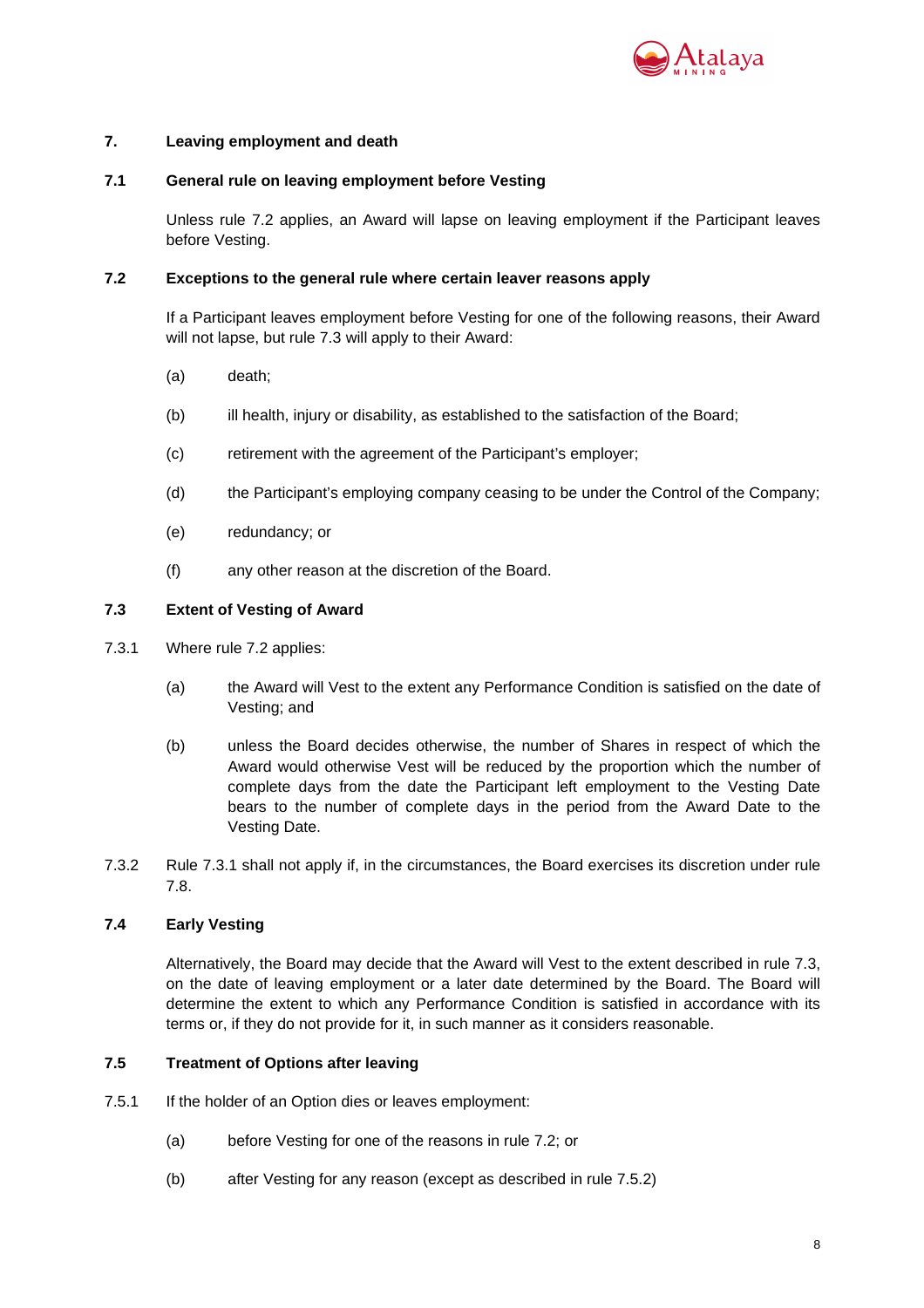

their Option will be exercisable for six months from the later of:

- (i) the date on which the Option Vests; and
- (ii) the date on which the Participant left,

after which the Option will lapse, but the Board may extend that period (but not beyond the Final Lapse Date).

- 7.5.2 However, if the Participant leaves employment after Vesting because of misconduct or breach of the terms of their employment, their Award will lapse on the day they leave employment unless the Board determines otherwise.
- 7.5.3 Rule 7.5.1 shall not apply if, in the circumstances, the Board exercises its discretion under rule 7.8.

# **7.6 Detrimental activity**

If a Participant leaves employment due to any reason set out in rule 7.2, unless the Board decides otherwise, the Participant's Award will lapse if he engages in Detrimental Activity.

# **7.7 General**

- 7.7.1 Subject to rule 7.7.2, a Participant will only be treated as "leaving employment" when they are no longer an employee or director of any Member of the Group.
- 7.7.2 The Board may decide a Participant will be treated as "leaving employment" on the date they give or are given notice terminating their office or employment unless the reason for giving or receiving notice is listed in rules 7.2(b), 7.2(c) or 7.2(e) above.

# **7.8 Retirement**

7.8.1 Where rule 7.2(c) applies, the Board may exercise its discretion (but is under no obligation to do so) to permit the Participant's Award to continue to Vest in accordance with the rules of the Plan.

# **8. Malus and clawback**

# **8.1 Malus**

- 8.1.1 If the Board considers that:
	- (a) there has been a significant downward restatement of the financial results of the Company; and/or
	- (b) there is reasonable evidence of gross misconduct or gross negligence by the Participant; and/or
	- (c) there is reasonable evidence of material breach by the Participant of the Company's Code of Business Principles or the Company's Code Policies (or equivalent);
	- (d) there is reasonable evidence of conduct by the Participant which results in significant losses or reputational damage to the Company or the Group, and/or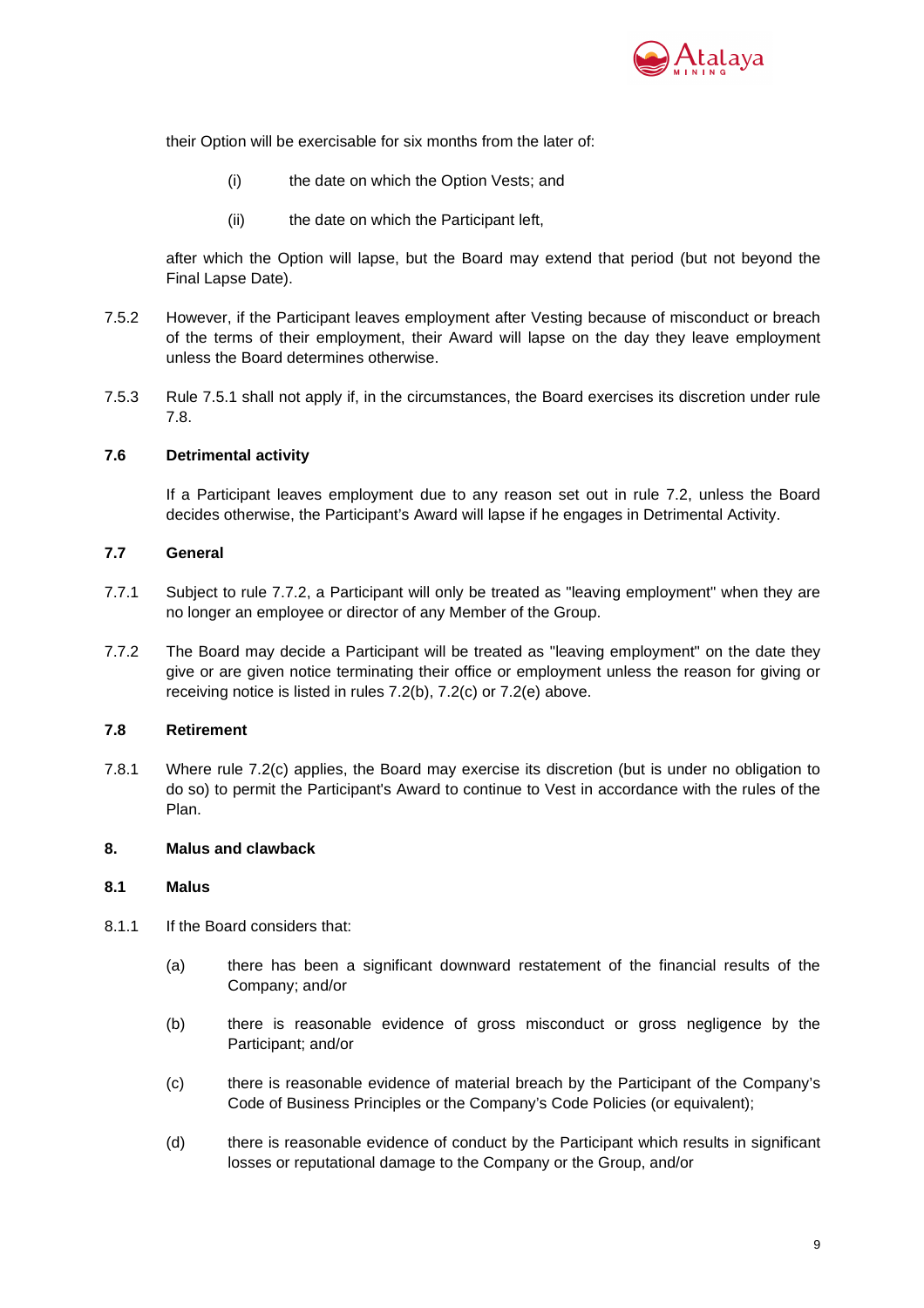

(e) the Participant is in breach of any applicable restrictions on competition, solicitation or the use of confidential information (whether arising out of the Participant's employment contract, his termination arrangements or any internal policies),

it may, in its discretion, at any time prior to Vesting, or exercise of an Option, decide that:

- (i) an Award will lapse wholly or in part;
- (ii) the delivery of the Shares will be delayed until any action or investigation is completed; and/or
- (iii) Vesting of the Award or delivery of the Shares will be subject to additional conditions.
- 8.1.2 If there is a delay under rule 8.1.1(ii):
	- (a) if a Participant leaves employment after the date on which the Award would have Vested, but for the delay then, unless the Board decides otherwise, rule 7 (Leaving employment) will not apply. The Award will continue and Vest to the relevant extent (subject to any further adjustment under this rule 8) when the action or investigation is completed;
	- (b) Vesting of the Award or delivery of Shares will not be delayed beyond any date on which Vesting or delivery would otherwise occur under rule 10 (Takeovers and other Corporate Events); and
	- (c) for the avoidance of doubt, there may (or may not) be an adjustment or further adjustment under this rule 8 following completion of any action or investigation.

### **8.2 Clawback**

- 8.2.1 If the Board considers there has been a significant downward restatement of the financial results of the Company, it may, in its discretion, within two years of an Award Vesting:
	- (a) require a Participant to transfer to the Company (or as the Company directs), for nominal or nil consideration, some or all of the after-tax number of Shares which have previously Vested, or pay to the Company (or as the Company directs) an amount equal to the value of those Shares (as determined by the Board); and/or
	- (b) require the Company to withhold from, or offset against, the grant or Vesting of any other Award to which the Participant may be or become entitled in connection with his/her employment with the Group such an amount as the Board considers appropriate.
- 8.2.2 Where a Participant is notified they must transfer Shares or pay an amount in accordance with rule 8.2.1(a), any Shares or cash must be transferred or paid (in the manner directed by the Company) within 30 days of that Participant being so notified.

# **8.3 General**

8.3.1 For the avoidance of doubt, this rule 8 can apply even if the Participant was not responsible for the event in question or if it happened before the Vesting or grant of the Award.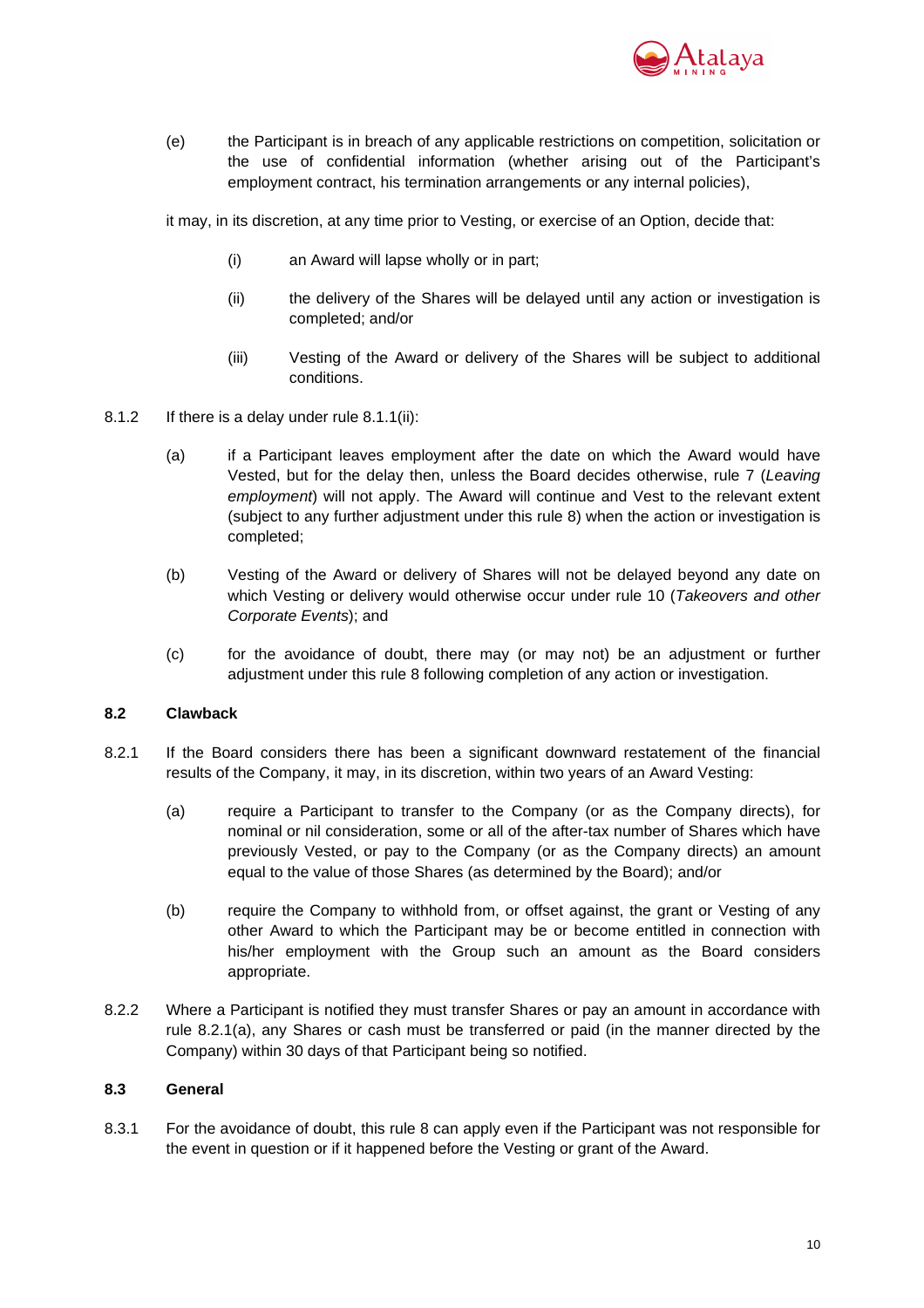

- 8.3.2 Those rules may be applied in different ways for different Participants in relation to the same or different events, or in different ways for the same Participant in relation to different Awards.
- 8.3.3 Except to the extent the Board so decides at the time of exchange, neither malus nor clawback will apply to an Award which has been exchanged in accordance with rule 10.4.
- 8.3.4 Clawback will not apply after a takeover (as defined in rule 10.1).
- 8.3.5 The Board will notify the Participant in writing of any application of malus or clawback under this rule 8.
- 8.3.6 Without limiting rule 14.1, the Participant will not be entitled to any compensation in respect of any adjustment under this rule 8, and the operation of malus will not limit any other remedy any Member of the Group may have in relation to breach of any restrictions referred to in rule 8.1.1(e).

## **9. Vesting in connection with relocation**

If a Participant relocates to another jurisdiction at the request of the Company before an Award Vests and, as a result:

- (a) the Participant or any Member of the Group is or may be subject to less favourable tax or social security treatment; or
- (b) the Vesting, exercise or satisfaction of the Award is or may be subject to any regulatory restriction, approval or consent,

the Board may decide that the Award will Vest on such earlier date or dates and subject to such additional conditions as it may determine, including the retention of any Shares acquired on Vesting. In the case of an Option, the Board may change the period during which it can be exercised or impose additional conditions upon the exercise.

## **10. Takeovers and other corporate events**

#### **10.1 Takeover**

- 10.1.1 If there is a takeover (as defined below), each Award will Vest, subject to rules 8.1 (Malus) and 8.3 and the rest of this rule 10, on the date of the takeover. The Board will determine the extent to which any Performance Condition has been satisfied to the date of the takeover (in accordance with its terms or, if they do not provide for it, in such manner as it considers reasonable) and the proportion of the Award which will Vest.
- 10.1.2 The Board may decide that an Award which has Vested under rule 10.1.1 will be reduced pro rata to reflect the acceleration of Vesting.
- 10.1.3 To the extent that an Award has not Vested, it shall lapse as to the balance, unless exchanged under rule 10.4 (Exchange of Awards).
- 10.1.4 An Option will be exercisable for a period of six months from the date of the takeover, after which it will lapse (whether or not it Vested under this rule).
- 10.1.5 An Award will not Vest under rule 10.1.1 but will be exchanged under rule 10.4 if: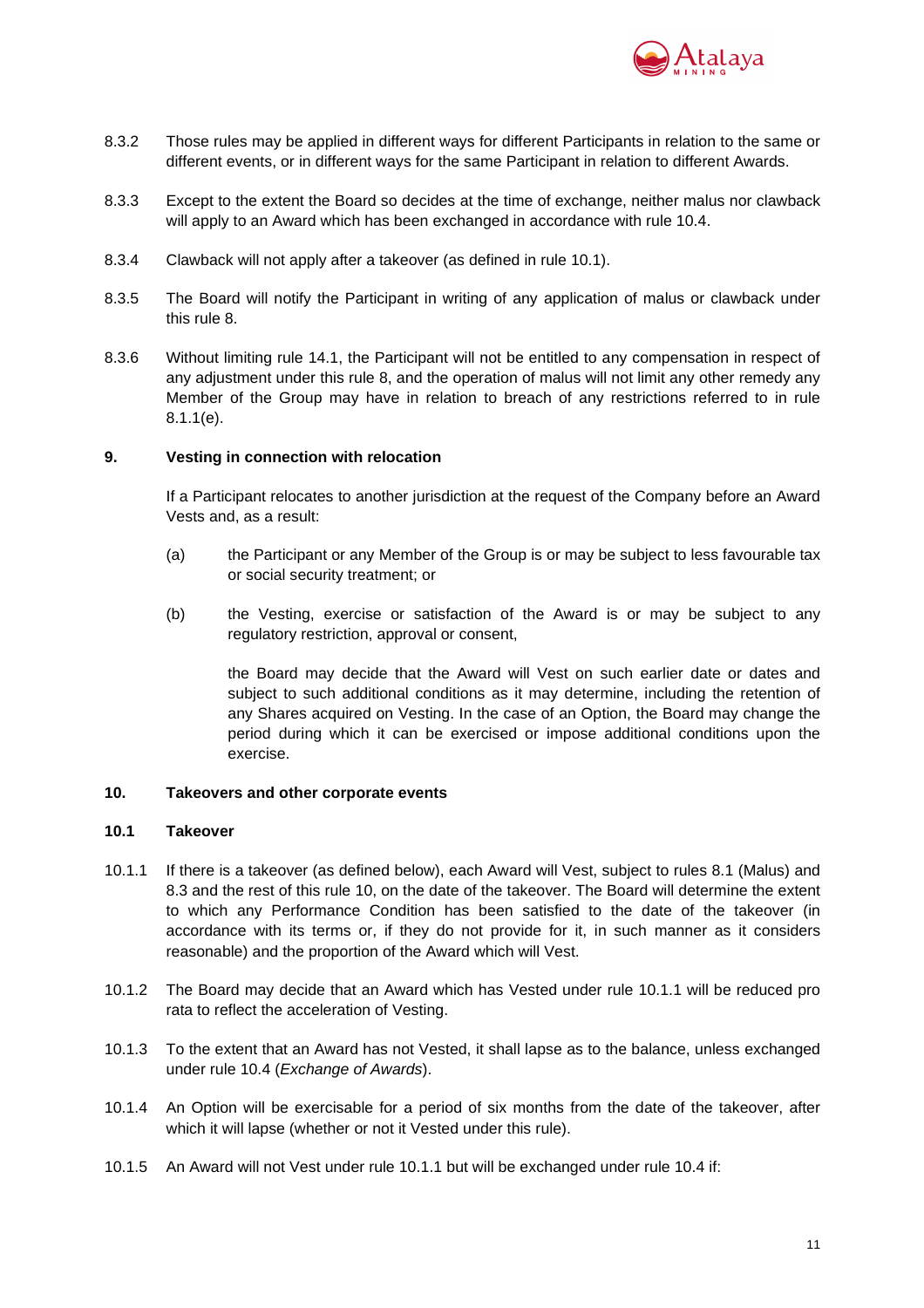

- (a) an offer to exchange Awards is made and accepted by a Participant; or
- (b) the Board, with the consent of the Acquiring Company, decides before the person obtains Control that the Awards will be automatically exchanged.

### There is a "**takeover**" when:

- (c) a person (or a group of persons acting in concert) obtains Control of the Company as a result of making an offer to acquire Shares; or
- (d) a court sanctions a compromise or arrangement under Section 198 of the Companies Law which will result in a person (or a group of persons acting in concert) obtaining Control of the Company,

but not where the Board determines rule 10.2 (Reconstruction) applies.

## **10.2 Reconstruction**

If there is any internal reconstruction, reorganisation, merger or acquisition of the Company which is not intended to result in, or does not involve a significant change in the identity of the ultimate shareholders of the Company, the Board may determine this rule 10.2 applies to any Awards which have not Vested by the day the reconstruction takes effect. The Board will arrange for the Awards to be replaced by an equivalent award of shares in the new parent company or companies as determined by the Board. The Board may amend (or waive) any Performance Condition as it considers appropriate, subject to applicable laws.

## **10.3 Demerger or other corporate event**

- 10.3.1 If the Board becomes aware that the Company is or is expected to be affected by any demerger, distribution (other than an ordinary dividend), reconstruction or other transaction not falling within rule 10.1 (Takeover) which, in the opinion of the Board, would affect the current or future value of any Award, the Board may allow an Award to Vest (subject to rule 8 (Malus and clawback) and any such conditions as the Board may decide to impose.
- 10.3.2 Where an Award Vests under rule 10.3.1, the Board will determine the extent to which any Performance Condition has been satisfied and the proportion of the Award which will Vest.
- 10.3.3 The Board may decide that an Award which has Vested under rule 10.3.1 is reduced pro rata to reflect the acceleration of Vesting.
- 10.3.4 To the extent that an Award has not Vested, it shall lapse as to the balance.
- 10.3.5 The Board will determine the period during which an Option may be exercised following Vesting and whether or not it will lapse at the end of that period.
- 10.3.6 Participants will be notified if they are affected by the Board exercising its discretion under this rule.

## **10.4 Exchange of Awards**

10.4.1 If an Award is to be exchanged under this rule 10, the exchange will take place as soon as practicable after the relevant event.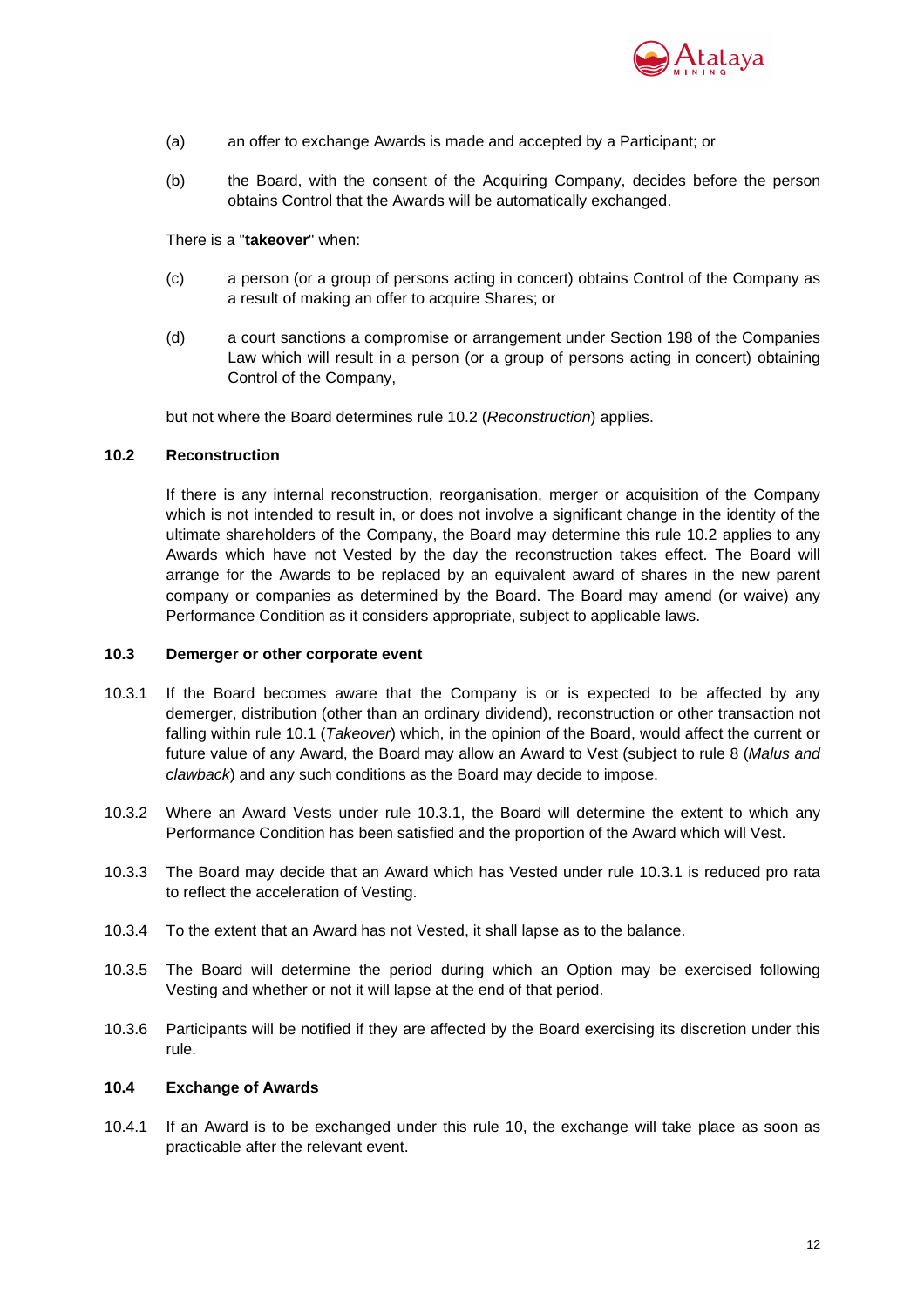

## 10.4.2 The new award:

- (a) must confer a right to acquire shares in the Acquiring Company or another body corporate determined by the Acquiring Company;
- (b) must be equivalent to the existing Award, subject to rules 8.3.3, 8.3.4 and 10.4.2(d);
- (c) will be treated as having been acquired at the same time as the existing Award and, subject to rule 10.4.2(d), will Vest in the same manner and at the same time;
- (d) must either:
	- (i) be subject to a Performance Condition which is, so far as practicable, equivalent to any Performance Condition applying to the existing Award; or
	- (ii) not be subject to any Performance Condition, but be in respect of the number of shares which is equivalent to the number of Shares comprised in the existing Award which would have Vested under rule 10.1 (Takeover); or
	- (iii) be subject to such other terms as the Board considers appropriate in all the circumstances; and
- (e) will be governed by the Plan as if references to Shares were references to the shares over which the new award is granted and references to the Company were references to the Acquiring Company or the body corporate determined under rule 10.4.2.

## **10.5 Board**

In this rule 10, "Board" means those people who were members of the board of the Company immediately before the change of Control.

# **11. Changing the Plan**

- 11.1.1 The Board may, without obtaining the approval of the Company in general meeting, at any time change the Plan (including the terms of any Award already granted) in any way.
- 11.1.2 The Board may, without obtaining the approval of the Company in general meeting, establish further plans (by way of schedules to the rules or otherwise) based on the rules, but modified to take account of local tax, exchange control or securities law. However, any Shares made available under such plans are treated as counting against any limits on individual or overall participation in the Plan under rule 13.

# **11.2 Notice**

The Board is not required to give Participants notice of any changes.

# **12. Tax**

12.1.1 The Participant will be responsible for and indemnify the relevant employing company or former employing company in respect of all taxes, social security contributions or other levies arising in connection with an Award and will, if required to do so by the Board, agree the transfer of liability for employer social security contributions to them.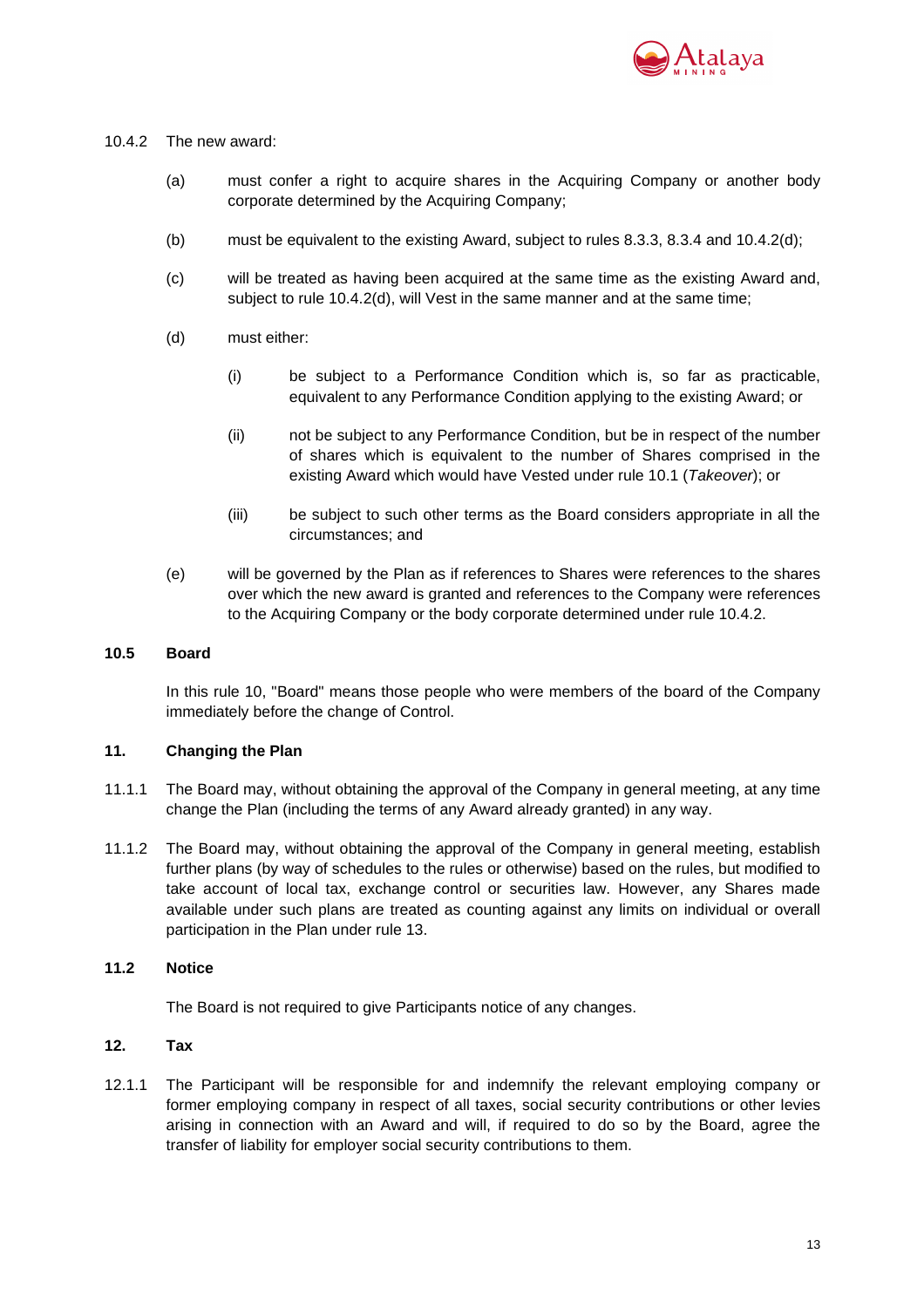

- 12.1.2 The Company, any employing company, former employing company or trustee of any employee benefit trust, may withhold any amounts or make such arrangements as it considers necessary to meet any liability to pay or account for any such taxation or social security contributions or other levies. These arrangements may include the sale of or reduction in number of Shares to which a Participant would otherwise be entitled under the Plan or otherwise.
- 12.1.3 The Participant will promptly do all things necessary to facilitate such arrangements and, notwithstanding anything to the contrary in the Plan, Vesting or the issue or transfer of Shares may be delayed until he does so and until the Board is satisfied that the Company or relevant employing company or former employing company has complied fully with any withholding tax obligations in any relevant jurisdiction.

## **13. Limit on newly issued and treasury shares**

#### **13.1 Plan limit - 10 per cent**

- 13.1.1 An Award must not be granted if the number of Shares committed to be issued under that Award exceeds 10 per cent of the ordinary share capital of the Company in issue immediately before that day, when added to the number of Shares which have been issued, or committed to be issued, to satisfy Awards under the Plan, or options or awards under any other employee share plan operated by the Company, granted in the previous ten years.
- 13.1.2 The aggregate number of Shares issuable to Insiders, at any time, pursuant to the Plan together with any other employee share plan and any other security based compensation scheme or arrangement approved by the Board, shall not exceed 10 per cent of the Company's issued and outstanding ordinary share capital.
- 13.1.3 The aggregate number of Shares that are issued to Insiders within any one year period, pursuant to the Plan together with any other employee share plan and any other security based compensation scheme or arrangement approved by the Board, shall not exceed 10 per cent of the Company's issued and outstanding ordinary share capital.

## **13.2 Scope of Plan limit**

When calculating the limit in rule 13.1.1, Shares will be ignored where the right to acquire them has been released or has lapsed.

As long as so required by institutional shareholders, Shares transferred from treasury are counted as part of the ordinary share capital of the Company, and as Shares issued by the Company.

#### **14. General**

## **14.1 Terms of employment**

- 14.1.1 This rule 14.1 applies during an employee's employment with a Member of the Group and after the termination of an employee's employment, whether or not the termination is lawful.
- 14.1.2 Nothing in the rules or the operation of the Plan forms part of the contract of employment of an employee. The rights and obligations arising from the employment relationship between the employee and their employer are separate from, and are not affected by, the Plan. Participation in the Plan does not create any right to, or expectation of, continued employment.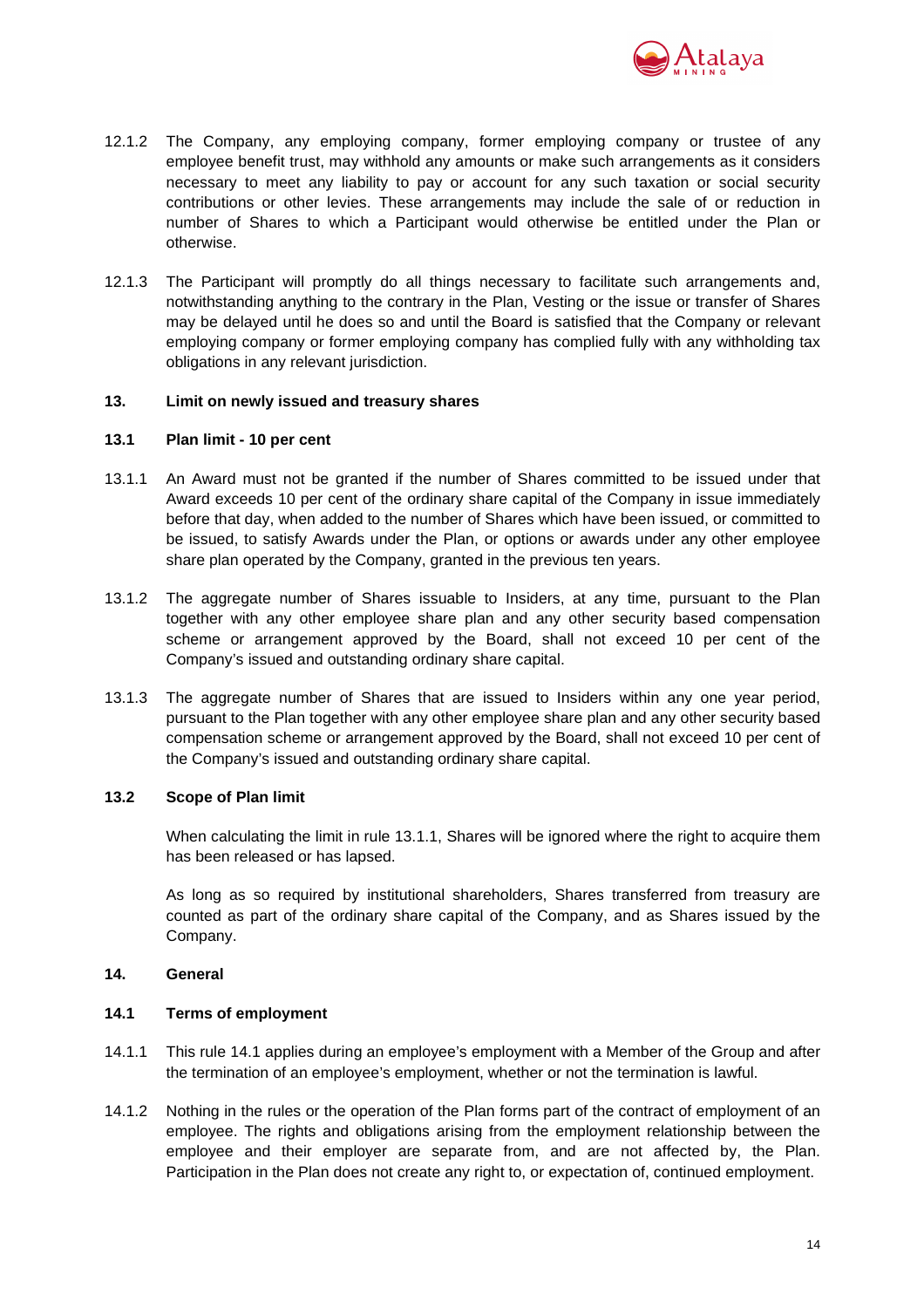

- 14.1.3 No employee has a right to participate in the Plan. Participation in the Plan or the grant of Awards on a particular basis in any year does not create any right to or expectation of participation in the Plan or the grant of Awards on the same basis, or at all, in any future year.
- 14.1.4 The terms of the Plan do not entitle the employee to the exercise of any discretion in their favour.
- 14.1.5 The employee will have no claim or right of action in respect of any decision, omission or discretion, which may operate to the disadvantage of the employee (including, without limitation, any adjustment under rule 9) even if it is unreasonable, irrational or might otherwise be regarded as being in breach of the duty of trust and confidence (and/or any other implied duty) between the employee and their employer.
- 14.1.6 No employee has any right to compensation for any loss in relation to the Plan, including any loss in relation to:
	- (a) any loss or reduction of rights or expectations under the Plan in any circumstances (including lawful or unlawful termination of employment);
	- (b) any exercise of a discretion or a decision taken in relation to an Award or to the Plan, or any failure to exercise a discretion or take a decision; or
	- (c) the operation, suspension, termination or amendment of the Plan.

## **14.2 Board's decisions final and binding**

The decision of the Board on the interpretation of the Plan or in any dispute relating to an Award or matter relating to the Plan will be final and conclusive.

## **14.3 Documents sent to shareholders**

The Company is not required to send to Participants copies of any documents or notices normally sent to the holders of its Shares.

#### **14.4 Costs**

The Company will pay the costs of introducing and administering the Plan. The Company may ask a Participant's employer or any other Member of the Group to bear the costs in respect of an Award (including, for example, any trading or other working costs) to that Participant.

## **14.5 Data protection**

For the purposes of operating the Plan, the Company will collect and process information relating to employees of the Group and Participants in accordance with the privacy notice which is made available to Group employees by the Company.

## **14.6 Consents**

All allotments, issues and transfers of Shares will be subject to any necessary consents under any relevant enactments or regulations for the time being in force in any relevant country. The Participant is responsible for complying with any requirements they need to fulfil in order to obtain or avoid the necessity for any such consent.